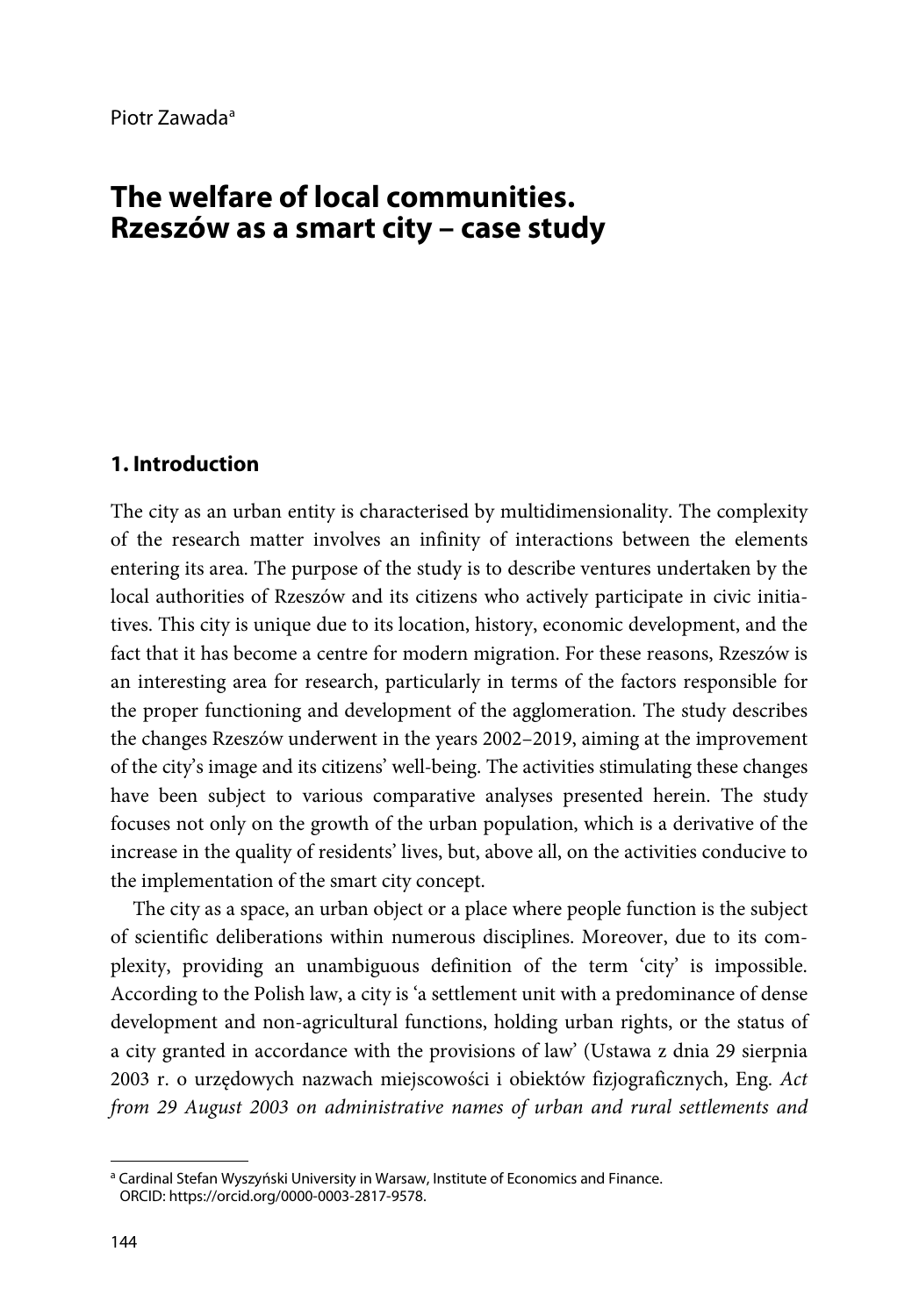*physiographic objects*). For the purpose of this paper, everything which happens in and around the city is considered a specific social and economic system.

As mentioned before, Rzeszów proves an excellent object for research, especially with respect to the integrated factors responsible for the proper functioning and development of the city. Residents of Rzeszów, as any residents of urban areas, have both rights and obligations related to the activity of the city and its entities. In order for a settlement to be called a city, it has to fulfil a variety of criteria, i.e. those easily counted and verified, e.g. the density of the population or its employment structure, and those non-quantifiable, e.g. access to a specific type of infrastructure. An equally important element is the administrative status of a given location, including its precise powers and functions. Some cities develop much faster than others, sometimes at the expense of other settlements, but these processes are always accompanied by both social and cultural changes, illustrating how urban space responds to the needs and expectations of its inhabitants.

A city's image in the eyes of its residents and visitors is shaped by the success of the society that decided to live and work there. Urban populations are at present changing at a fast rate, and both their decline and growth pose a challenge to cities' authorities. Improving several aspects of the residents' quality of life is particularly important from the societal point of view. Communication facilities, friendly offices and their e-versions, as well as the increasing level of safety and cleanliness of the environment are challenges which city managers have to respond to. What is characteristic for the aforementioned issues is the fact that they are long-term projects, and when implemented consistently, they favour the development of the city and the improvement of the standard of living of the inhabitants. The article presents the results of research related to the implementation of the concept of smart city in Rzeszów in the years 2002–2019. The city itself can serve as an excellent illustration of initiatives carried out by local authorities in the framework of long-term projects. Rzeszów's authorities focused on adapting and transforming their activities so that they meet the expectations of the residents. The authorities' work involving the undertaking and development of new initiatives as well as changes in the administrative division of the city deserve particular attention here, as they were aimed at attracting new investors effectively and stimulating the city's development. The city as a social organism influences the behaviour of people and creates conditions for the development of the community, but, on the other hand, it determines the level of social stratification, thus contributing to the formation of pathologies (Szymańska, 2008, p. 10). In terms of the functionality, the city should be seen as a settlement unit with an urban function and as a place for the exchange of goods and services. Compared to rural areas, it is of a multifunctional character, not related to agricultural activity (Szymańska, 2009, p. 176).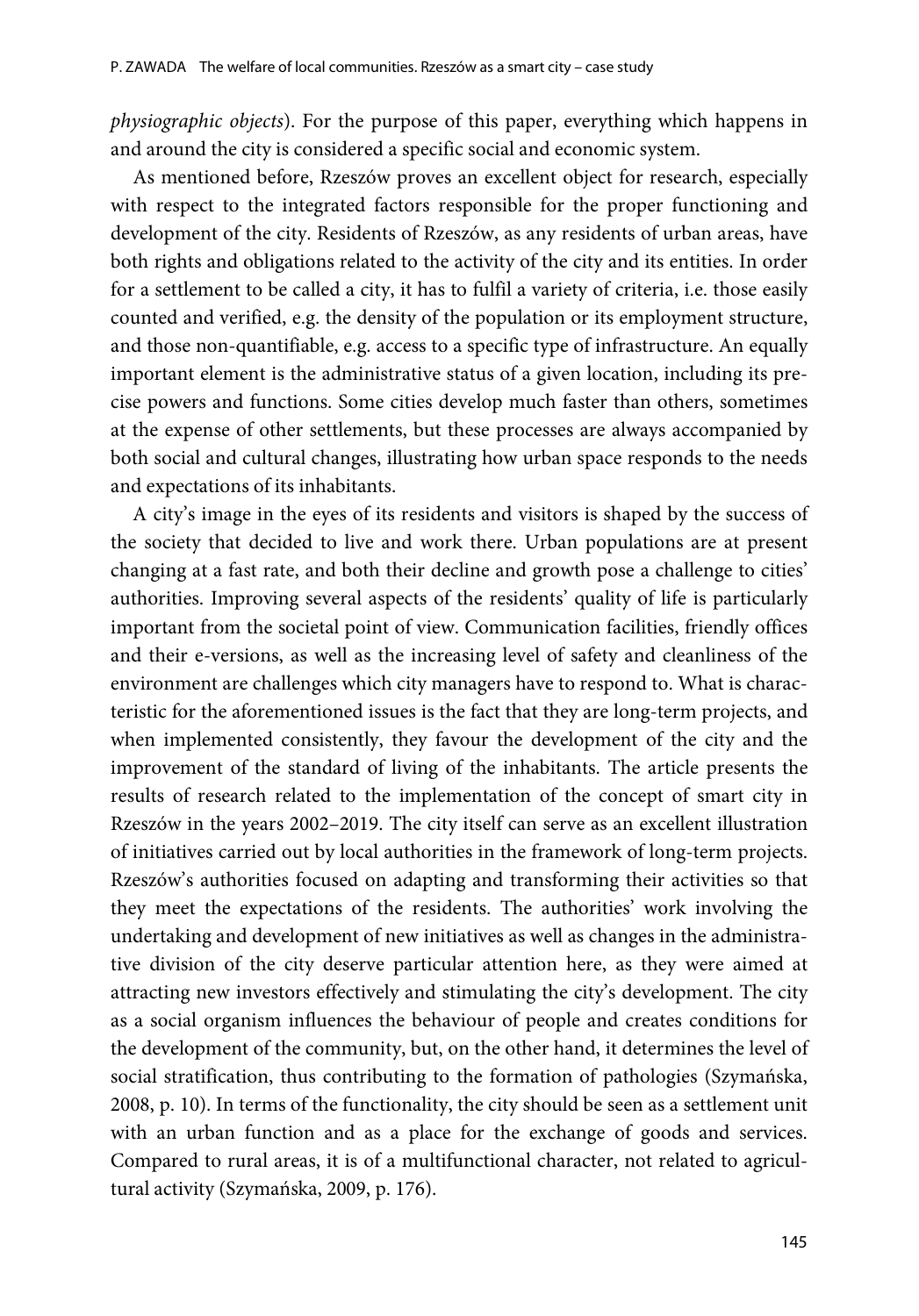#### **2. The concept of the city – development policy**

This study focuses not only on the increase of the urban population, which is the result of the improvement of the quality of life of the inhabitants, but, above all, on activities conducive to the implementation of the smart city idea, which involves long-term investments. The smart city concept is a response of city managers to the development needs of modern urban areas. The description of smart activities carried out in cities is based on six factors (areas), according to which a ranking of smart cities was created. The author decided to choose a ranking by the Vienna University of Technology, which is a scientific study that takes Polish cities into account, and can serve as a reference scale for the attainable results in comparison to several hundred cities in Europe. Rzeszów ranked the highest among all Polish cities in terms of meeting the outlined criteria, including the assessment of the level to which the smart city concept is implemented, as well as its impact on the city's development. The paper presents the *Implementation of the idea of Smart City in Rzeszów* project, whose agenda included the introduction of an innovative information and communication technologies (ICT) system (partially financed by the European Union) in the city, enabling the provision of administrative services via internet applications, the development of the public transport system, as well as a system identifying vehicles and their locations, which enhanced the quality of services provided by public transport. The implementation of this and other projects in the framework of the smart city concept enabled Rzeszów to win the title of the Capital of Innovation, as the investments of the municipal authorities have been appreciated by both Polish and international organisations. Rzeszów manages to effectively multiply resources, thanks to which it is able to provide attractive living conditions for its inhabitants, to foster culture, and to create principles and models of social life, as those described by Karwińska & Brzosko-Sermak (2014, p. 16). The study seeks to answer three questions. The first concerns whether Rzeszów meets the smart city criteria in the area of infrastructure investments, the second investigates if companies operating in Rzeszów are involved in building a smart society, and the third attempts to establish whether managers of Rzeszów incorporate smart city concepts in their investment plans. More specifically, the first question focuses on the analysis of the city authorities' activity with respect to the modernisation of the transport system and the enhancement of its functionality. The next one relates to the cooperation of business entities with local authorities and universities. The last question focuses on the introduction of e-services and investments in the sphere of renewable energy and revitalisation of green areas, and analyses whether they produced the expected sociological and economic effects.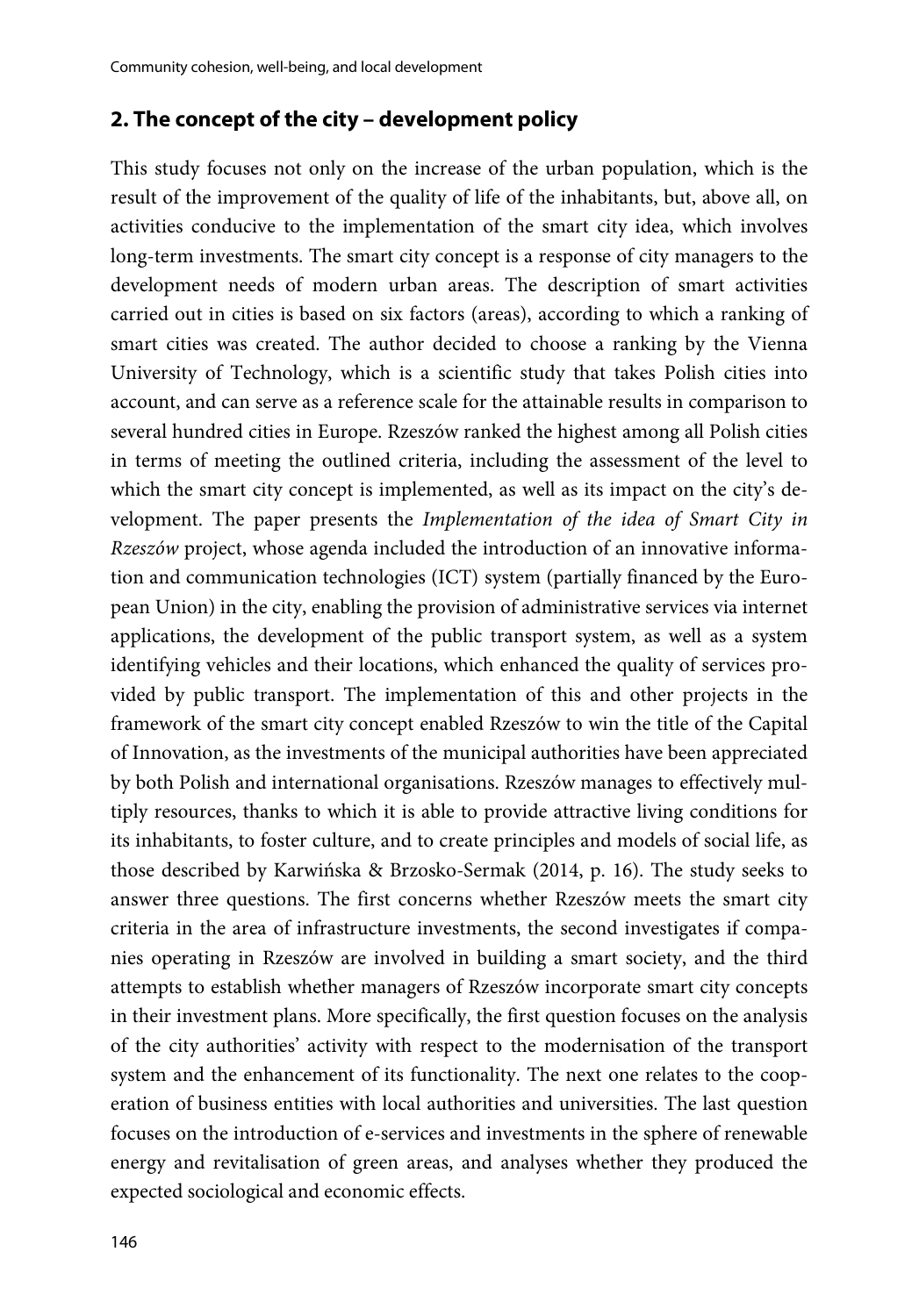#### **3. Urban investments – the smart city strategy**

The above-mentioned research questions were complemented by the analysis of whether the smart city concept can effectively counteract the negative aspects of the urbanisation process. A review of the available scientific literature unfortunately proved that there are not many studies examining this concept, and even fewer documenting the achievements of the Rzeszów authorities in implementing smart city projects. Therefore, the majority of the content herein comes from magazines and internet publications, including those available on the Rzeszów City Hall's website, as well as other studies which present a holistic approach to urban planning and therefore include the solutions applied within the smart city concept. The uniqueness of Rzeszów manifests itself in its multifacetedness, especially in terms of the spatial concentration and association of people, its historical shaping and changes in the social structure and the social system which illustrate the relations of the individual with the society and the administrative system. Here we can make an attempt at formulating an unambiguous definition of the city. If we assume that a city is an open system which has a characteristic demographic structure, performs various functions, its area is appropriately developed (in a way typical for urban 'spaces'), is granted specific urban rights, then such a 'space' is a city. The above definition encompasses all the demographic, administrative, sociological and economic aspects associated with cities (Sikora-Fernandez, 2011, p. 437). The city authorities take relevant action in an attempt to improve the quality and conditions of the residents' life, to preserve the natural environment, to make residents more conscious, and to introduce innovative solutions to numerous spheres of activity and life in the city. These concern mainly public transport, construction, the arrangement of green areas, and urban investments (Szymańska, 2009, p. 188).

The urban population creates its public 'space'. The greater the residents' involvement in adapting their urban 'space', the higher the satisfaction of their expectations relating to their living environment. Investments made by city authorities and the introduction of numerous amenities into the urban 'space' not only result in the improvement in quality of life, but first and foremost, in the increased awareness of the city's inhabitants. However, intense urbanisation sometimes entails problems which city authorities have to face. These are connected with inconveniences (even temporary ones) the inhabitants are exposed to, and they also involve a constant adjustment of their area of living to new social, economic and spatial conditions. The concept of smart city is believed to effectively eliminate the unfavourable aspects of city life. The idea involves the improvement of the management of the city jointly with its infrastructure, which are meant to serve the needs of the residents.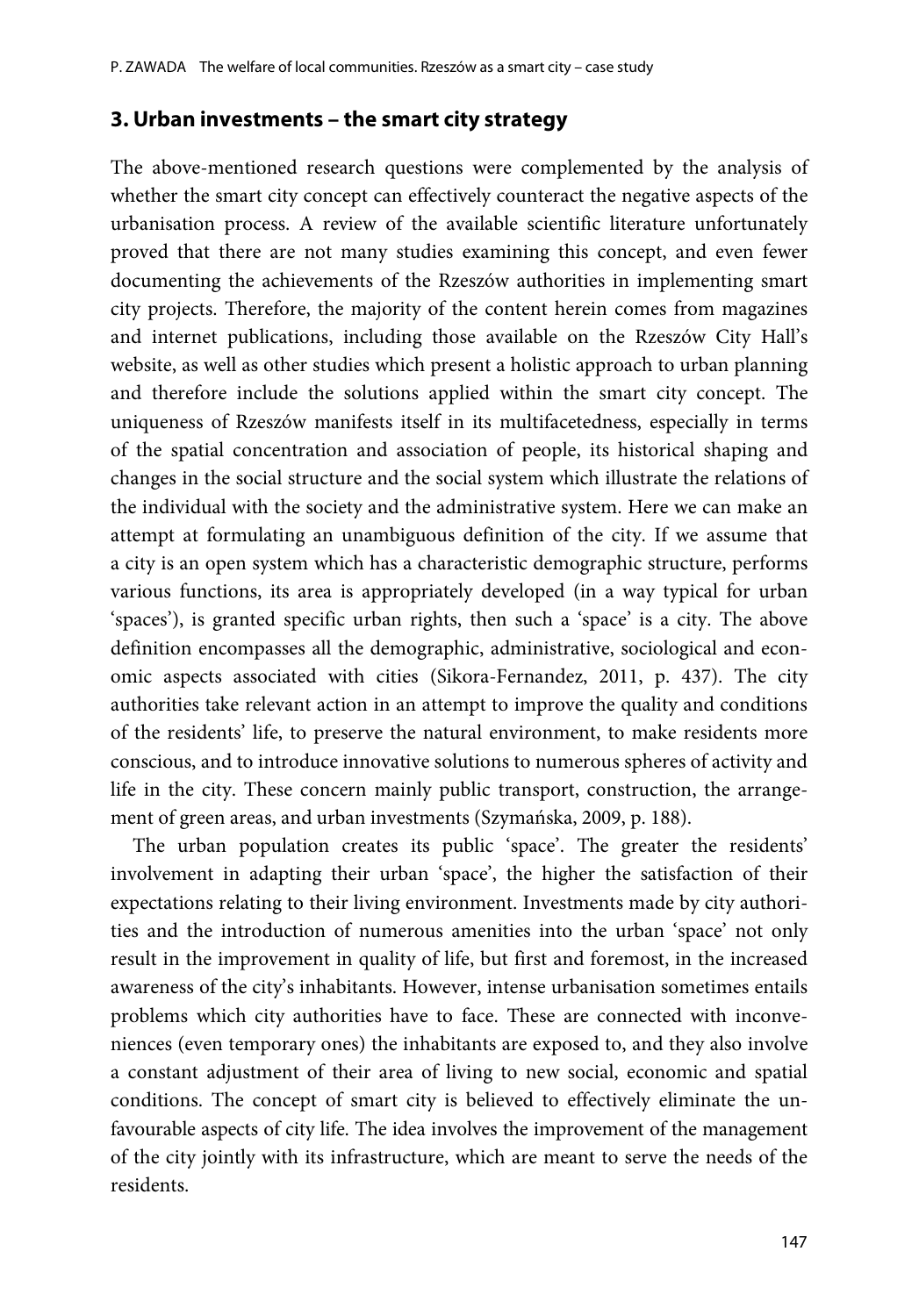## **4. Definition of smart city – an integrated city concept**

The smart city concept lacks one explicit definition, as smart urban solutions can refer to both the way the city is managed and to the solutions to social and environmental problems. The problem with the definition of a smart city is that it combines different aspects of urban development. In Europe, it is mainly associated with activities aimed at reducing greenhouse gas emissions or with the efficient use of renewable energy in fulfilling the needs of a city. The development of the city within the concept of a smart city involves its management with the use of tools based on innovative technologies, in accordance with the principles of ecology and the optimal use of natural resources. ICTs enhance the functionality of the urban area and allow the needs of people living in urban areas to be addressed effectively. 'Smart' in the studied context is the ability to identify and solve problems, and to perceive dependencies; it requires flexibility in adapting urban space to changes, and continuous learning in order to plan actions and anticipate their consequences more efficiently (Stawasz & Sikora-Fernandez, 2015, p. 17). The smart city concept was analysed by Boyd Cohen, who stated that thriving cities are intelligent cities, indicating at the same time the lack of clear criteria and transparency in considering a city as *smart* (Szymańska, 2015, p. 67). According to Cohen, a smart city should be defined as an integrated being, emphasising the effectiveness of its functioning; it is a city that enhances the quality of life of its inhabitants and stimulates the local economy. The author also asserts that *smart* actions, based on a large-scale application of ICTs, is an insufficient description of this notion. He is the author of a conceptual model, showing the following elements a developing city should encompass in order to be labelled as smart (Szymańska, 2015, pp. 68–69):

- *Smart governance*  transparent management of the city and public participation, provision of high-quality services and implementation of development strategies. The system is based on the collaboration between authorities, residents and local economic entities. It applies modern technologies in communication and management;
- *Smart economy* measurable entrepreneurship, innovation and productivity. The city should show flexibility both in terms of the labour market and the profile of its activities;
- *Smart environment* rational management of natural resources. Care for the environment includes minimising pollutant emissions, optimising energy consumption, introducing sustainable land-use planning, and management based on the principles of sustainable development;
- *Smart people* a society learning and initiating change, using ICTs prepared to improve the functionality of the city and optimise living conditions. A society with a high level of qualifications, openness and diversity;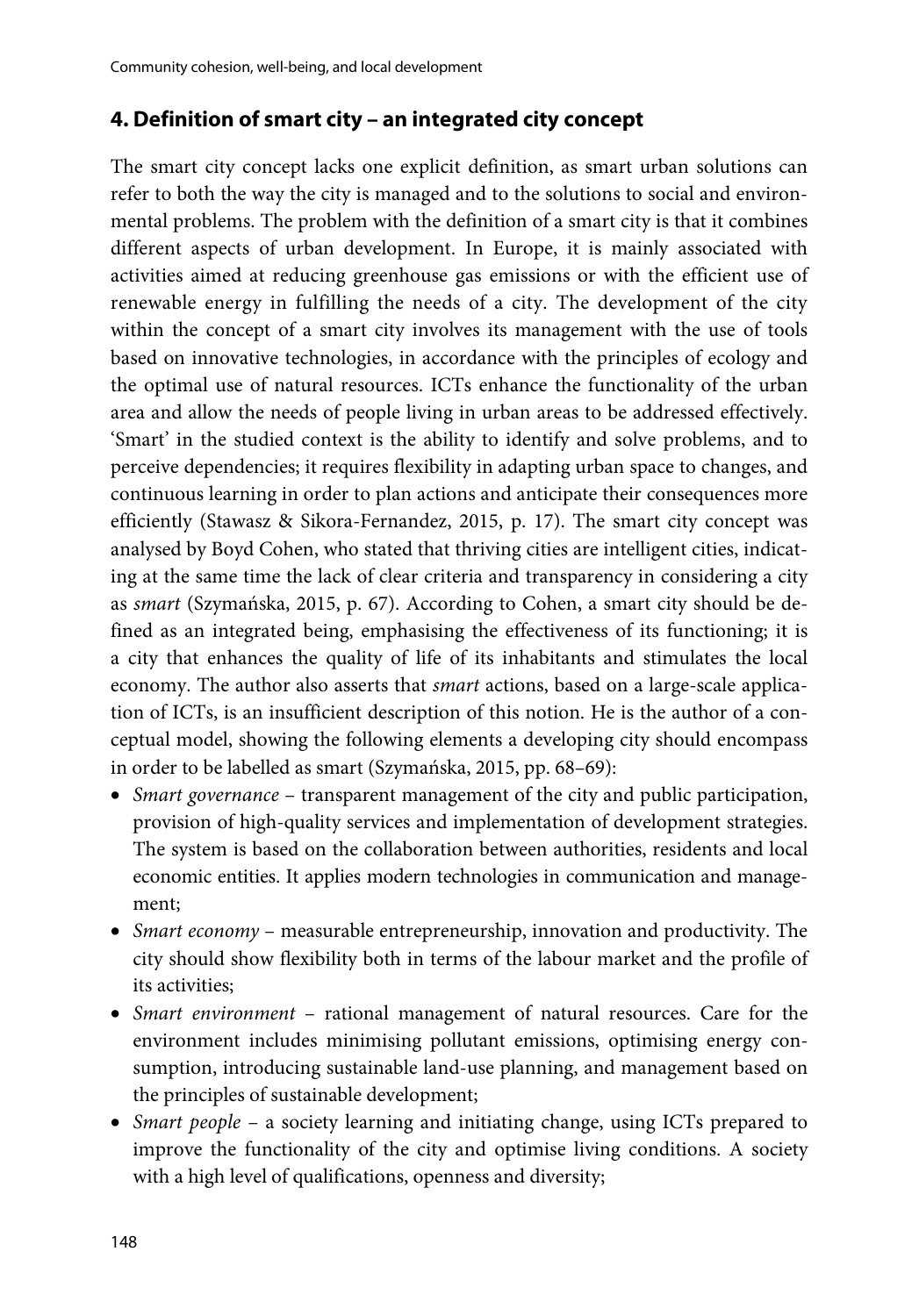- *Smart living*  measured by the existing cultural facilities and living conditions of residents, providing integrated access to public services, including health, safety and cultural life;
- *Smart mobility* (intelligent mobility/transport and communication system) communication and information infrastructure available locally and off-site. It assumes an active development of a sustainable, modern and safe transport system and the introduction of integrated traffic management systems.

The smart city concepts, widely understood, are in some part the same solutions that lie at the core of intelligent cities, e.g. eco-cities, green cities, or innovative cities (Szymańska, 2015, p. 71). They are also linked to historical concepts of urban growth and development, as described in the theories of urban competitiveness, social capital, politics and public governance. Hence, the concept of a smart city goes beyond the use of innovative technologies in meeting energy needs and the reduction of greenhouse gas emissions, focusing on community life and a citizenfriendly functioning of public administration (Stawasz & Sikora-Fernandez, 2015, p. 20). Therefore, the definition of a smart city, besides intelligent transport systems, also needs a creative and eager society who participate in the formation of a city with a smart economy and preserves its environment and creates appropriate social and economic conditions through proper management. This can be done only using transparent and efficient communication systems based on the collaboration of authorities, residents and business entities.

Smart cities are not necessarily those built on a 'raw root' basis, but most importantly, they are existing cities that are transforming and developing according to the smart city concept*.* A smart city is therefore a place where renewable energy sources are used efficiently, noise and air pollution are effectively reduced, waste and water resources are managed sustainably, and where transport systems are adapted to the city. Smart cities are green cities, using green transport and digital technologies in public transport, devoted to improving the quality of the environment through the creation of green spaces. Intelligent management encourages the society to participate consciously and actively in public life, clearly communicating its needs and expectations. In consequence, a smart city stands a greater chance of raising the quality and comfort of life of its inhabitants. Its concept, which is in some way a response to the problems resulting from urbanisation, requires permanent development. Consistent collaboration of the city authorities, their inhabitants, scientists, non-governmental organisations (NGOs) and business entities is likely to minimise the problems resulting from the rapid growth of city populations. It can also be a determinant of global solutions. Unfortunately, in Poland there is not much data on smart system implementation. This situation has started to change, though. The first symptom of this change is the increased amount of data on the implementation of comprehensive transport systems, which significantly improve passenger comfort,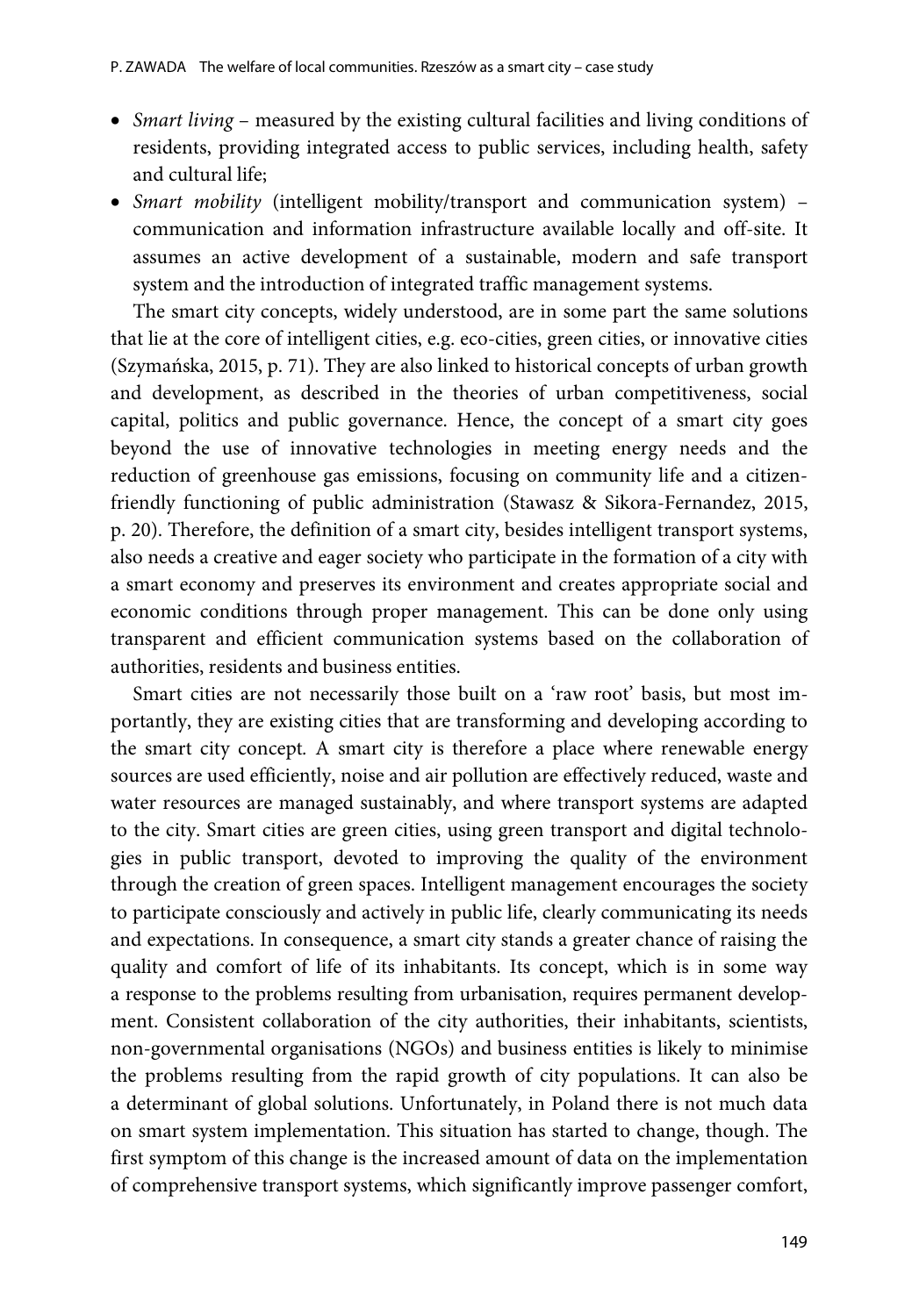punctuality and the adaptation of public transport timetables to the needs of residents (Korolko, 2015, pp. 101–102). Increasingly more information about smart city implementations is being published worldwide; these include rankings focusing on the most sensitive areas determining the effectiveness of the introduced changes. These rankings assess the comprehensiveness and effectiveness of the implemented solutions, analysing such areas as: the use of advanced IT, the applied technology, transport, security, or even telecommunication-related resolutions. An example of such research (and rankings) can be found in Stawasz and Sikora-Fernandez (2015, pp. 55–68):

- IDC: Smart Cities Index developed by the IDC Energy Insights in cooperation with the International Data Corporation; it analyses the most characteristic, basic areas. They are called 'urban intelligence dimensions', examining the projects carried out and strategies implemented in the areas of management, housing, mobility, services and energy savings, i.e. 93 indicators in 23 areas;
- Forbes: World's Smartest Cities an analysis prepared by Joel Kotkin; it focuses not only on sustainable development, but also on the promotion of vertical mobility and the pursuit of economic progress. A city meeting the criteria of the smart city is one of a compact structure, performing more effectively compared to other cities;
- European Smart Cities a study carried out by the Centre of Regional Science at the Vienna University of Technology in cooperation with the Delft University of Technology, examining medium-sized cities in six main areas: smart economy, smart governance, smart environment, smart people, smart living, and smart mobility.

## **5. Rzeszów smart city, effects of actions**

Rzeszów is the leader of the European Smart Cities ranking. Cities surveyed in its framework were metropolises, large cities and also those of medium size, with sufficient financial and human resources to implement the smart city idea. The three editions of the Vienna University of Technology (TUWIEN) research carried out for 2007, 2013 and 2014 focused on the evaluation of medium-sized cities. The study covered urban areas meeting several criteria, including the following:

- the city population was between 100,000 and 500,000 (medium-sized city);
- there was at least one university within the city (in order to exclude cities without scientific background);
- there were no more than 1.5 million people living in the area around the city (in order to exclude localities influenced by larger cities).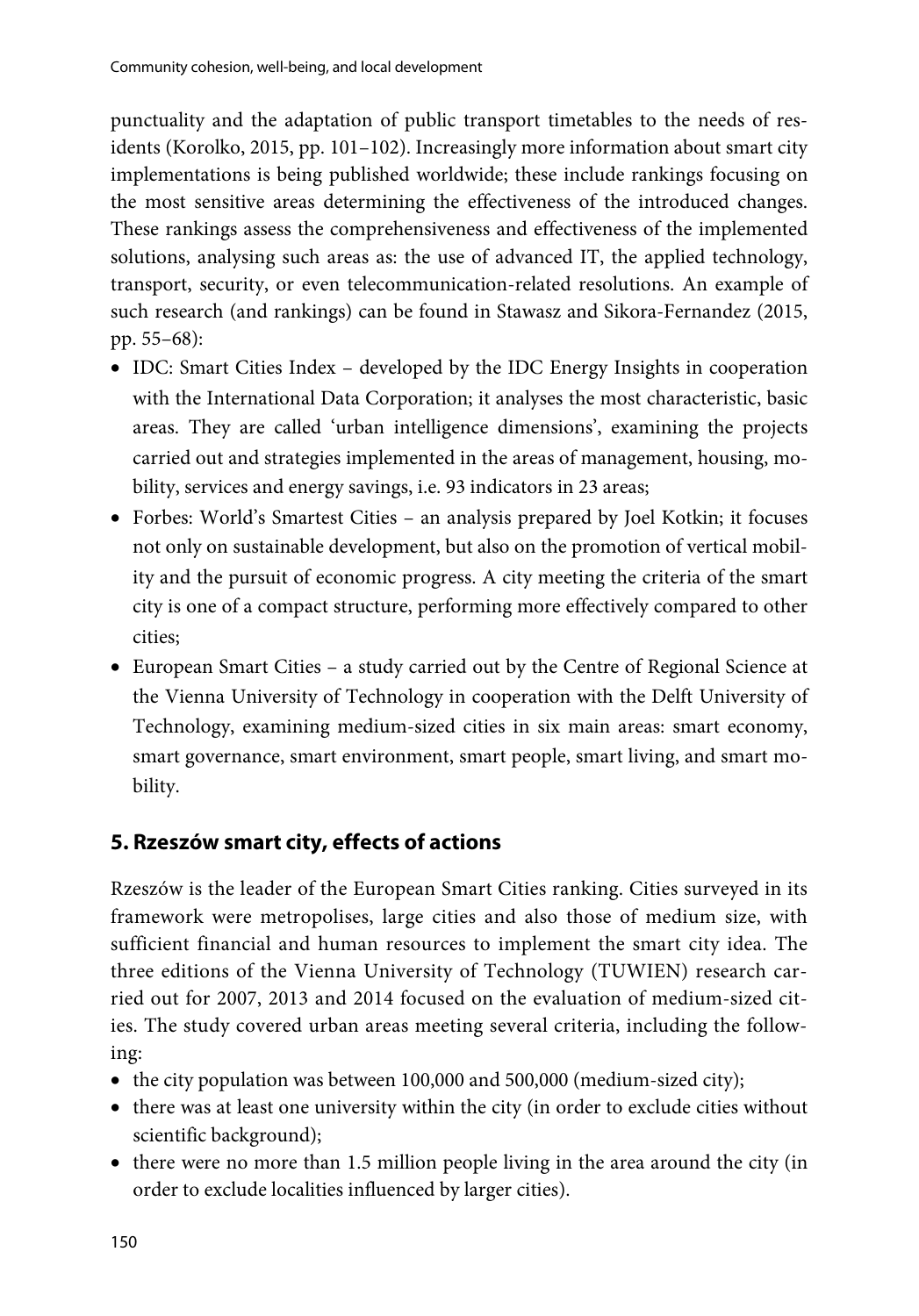Rzeszów met the above criteria. The ranking recognised Rzeszów as the most important aviation and IT centre, offering the largest shopping malls in the region; it was also appreciated for its urban investments and development activities, which will most probably secure Rzeszów the role of the metropolitan centre of southeastern Poland (PwC, 2015). Rzeszów, as the slogan of the city suggests – the capital of innovation (Serwis informacyjny Urzędu Miasta Rzeszowa, n.d. e; Rzeszów – stolica innowacji, n.d.) – is the indisputable leader in the implementation of modern solutions in the area of technology, infrastructure, education, and social and economic life. Being recognised as a smart city in these six areas, i.e. smart economy, smart people, smart governance, smart mobility, smart environment, and smart living, allows an in-depth analysis of the tasks performed by the authorities in terms of their nature and the impact they have on particular factors shaping the idea of a smart city.

#### **5.1. Smart economy**

In 2018, almost 26,500 enterprises were registered in Rzeszów (Serwis informacyjny Urzędu Miasta Rzeszowa, n.d. d). Most of the employed found jobs in industry – as many as 35.2%, 11.9% in building construction, and 24.6% in trade or repair of motor vehicles. A very low unemployment rate of only 5.7% placed Rzeszów among the most attractive cities in terms of employment. The applied methods of reducing unemployment and the efficient vocational activation of the inhabitants were implemented on the basis of the *Idea – Self-employment* project, co-financed by the European Union, the aim of which was the development of entrepreneurship by supporting the self-employed.<sup>[1](#page-7-0)</sup> Moreover, due to the presence of such companies as Assecco, Borg Warner Poland, G2A.com, ML-System, MTU Aero Engines Polska, or Pratt&Whitney Rzeszów on the Rzeszów economic scene, the city has become a business-friendly place. The Podkarpackie Science and Technology Park *Aeropolis* project has been providing support for entrepreneurs, secured by large companies, since 2006 (Serwis informacyjny Urzędu Miasta Rzeszowa, n.d. f). Such undertakings enable successful economic development of the region and the promotion of modern entrepreneurship. The solutions adopted through the Technology Incubator, included in the *Aeropolis* programme, constitute a part of the operating *Academic Pre-incubator* project, whose aim is to promote activities related to increasing the competitiveness of the economy and the implementation of modern technological solutions (Serwis informacyjny Urzędu Miasta Rzeszowa, n.d. f). There is also the

<span id="page-7-0"></span><sup>1</sup> *Idea – self-employment* under Priority Axis VII Regional Labor Market, Measure 7.3 Support for entrepreneurship development of the Regional Operational Program of the Podkarpackie Voivodeship for 2014– 2020; the following was offered in the framework of the project: non-returnable PLN 24,000 for setting up an own business, financial bridge support in the amount of PLN 21,000, free training and consulting support before starting a business, assistance after starting a business, reimbursement of travel expenses for training, reimbursement of childcare costs.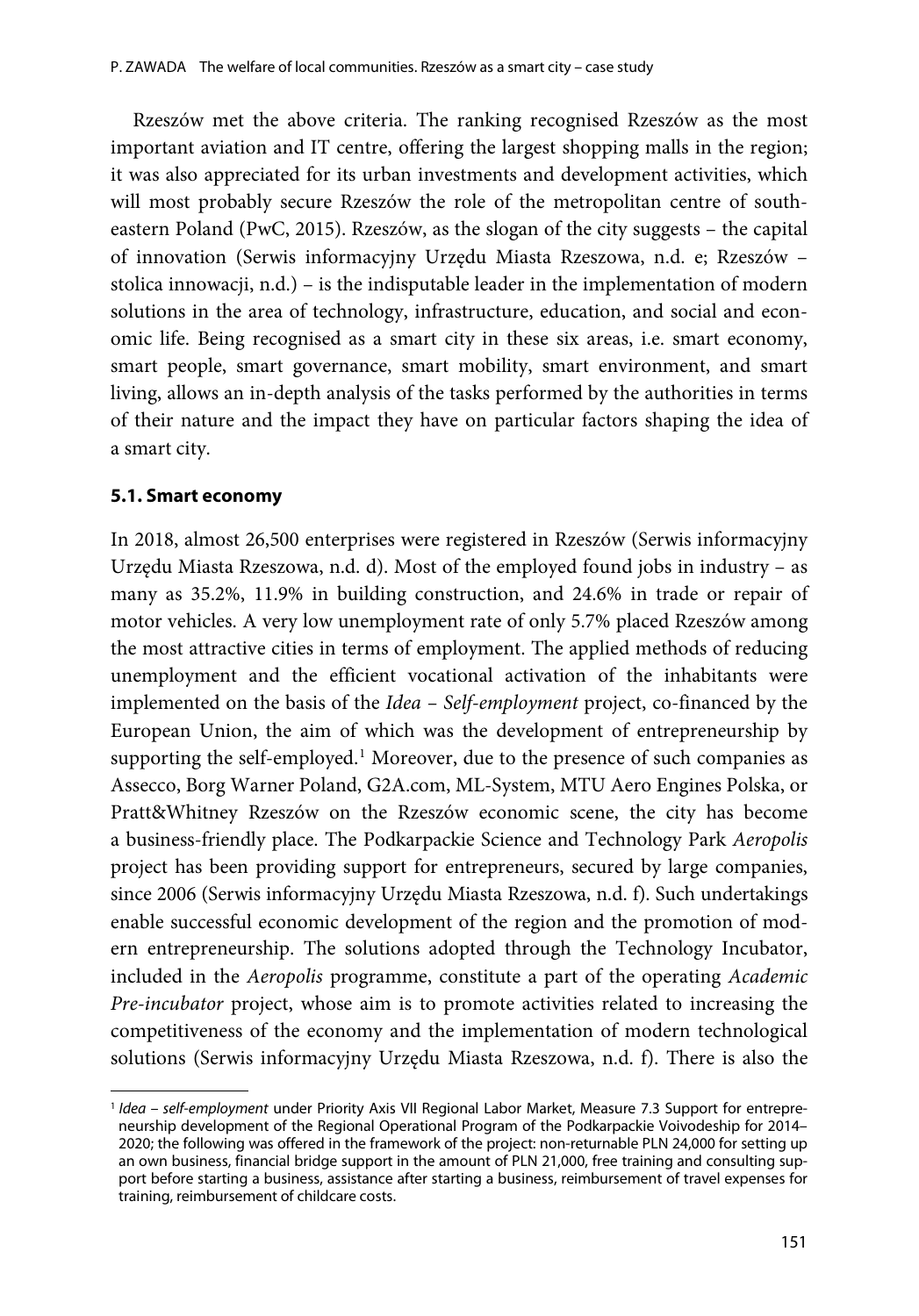Rzeszów-Dworzysko Special Economic Zone, whose mission is to foster the development of an economic centre based on industry and modern technologies. The zone attracts investors willing to operate in the field of aviation, providing an opportunity for the cooperation of this sector with universities and colleges, which offer support in terms of research and development (R&D). There are numerous business clusters operating in Rzeszów whose aim is to use their competences and research and development potential to elaborate and implement innovative solutions. The training of specialists and the collaboration between universities and business is the basic activity performed by the clusters, which provides the opportunity to accelerate the social and economic development of Rzeszów and increase the awareness of the local community in the field of environmental protection (Serwis informacyjny Urzędu Miasta Rzeszowa, n.d. a).

#### **5.2. Smart people**

The smart people indicator shows the involvement of universities in building human capital in urban areas. There are four higher education institutions in Rzeszów. The largest is the Rzeszów University of Technology, whose graduates become specialists in various fields, including such unique ones as piloting. The city is also the site of several R&D centres which conduct advanced research and develop technologies within its commercial activity for the needs of regional clients representing mainly the IT, aviation and automotive sectors. The second largest higher education institution in the city is the University of Rzeszów, which offers innovative fields of study in its Centre for Innovation and Transfer of Technical and Natural Knowledge and its Centre for Microelectronics and Nanotechnology. The third school, WSPiA Rzeszow Higher School, is equipped with the most modern forensic laboratory in Poland. Finally, the University of Information Technology and Management is the second in Europe and the only university in Poland offering courses in English, including studies in the field of airport traffic management (Serwis informacyjny Urzędu Miasta Rzeszowa, n.d. f).

#### **5.3. Smart governance**

Intelligent management is another key area in the process of implementing the smart city idea, which relates to the transparency of the activity of the city authorities. It moreover involves the collaboration of residents in creating local plans which have a significant impact on the Rzeszów Civic Budget. Since 2014, Rzeszów citizens have been taking part in the decision-making process regarding the city budget. In result, the residents have had the opportunity to submit ideas for investments as well as to vote for projects put forward by other entities (Rzeszowski Budżet Obywatelski, n.d.). *A Modern Official-Competent Official* is a project completed in 2013, which also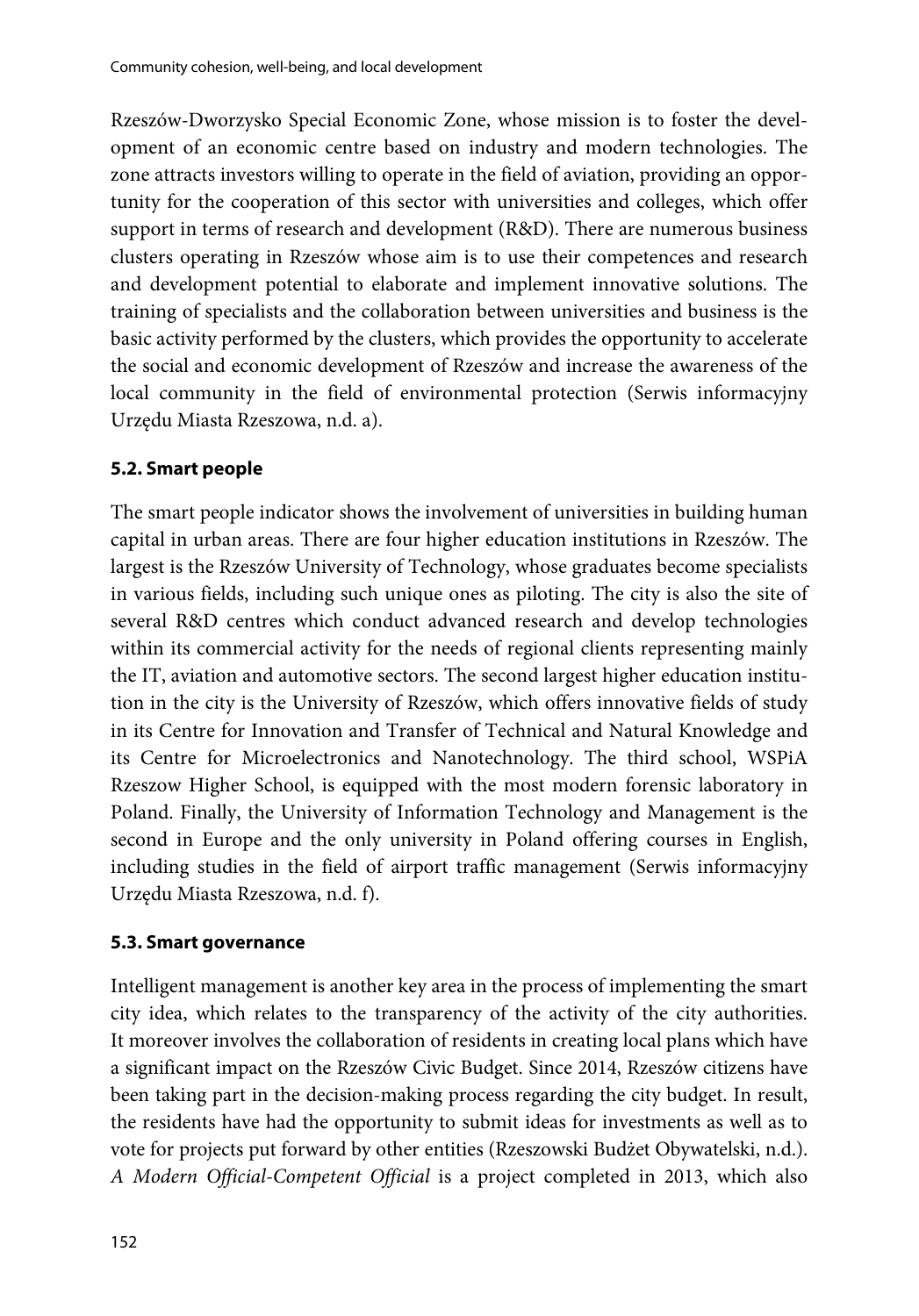served a similar purpose. It was a training programme for local government employees of the Rzeszów City Hall, within the framework of which they were trained in the field of the public procurement law, internal audit, electronic document circulation, and project management.<sup>[2](#page-9-0)</sup> According to the inhabitants, the quality of services provided by the employees of the Rzeszów City Hall improved significantly following the training. Decisions were issued faster, the scope of knowledge, also in terms of the application of legal regulations among the employees of the City Hall increased, and the level of customer satisfaction became monitored. The purchase of specialised software, greater control over the timeliness and correctness of the issued decisions, and the employees' newly-acquired qualifications additionally prove that the project's goals have been achieved to a satisfactory degree. In the framework of the *Implementation of the Smart City in Rzeszów* project*,* carried out in December 2018, the city provided residents with a comprehensive set of e-services meant to improve both communication with offices as well as to increase the transparency and quality of customer services. The city also implemented the Podkarpackie Spatial Information System (PSIS) project. Its aim was to increase the competitiveness of the region through the creation of an open digital platform, designed as a spatial information base. Publications and e-services related to the PSIS are meant to be universally available and addressed to all citizens. The implementation of online services is expected to facilitate the communication between the customers and the City Hall and to simplify the necessary procedures. The employed system aims at improving the services delivered to residents and entrepreneurs interested in using the data contained therein, ultimately increasing the competitiveness of the region (Serwis informacyjny Urzędu Miasta Rzeszowa, n.d. b).

### **5.4. Smart mobility**

Activities in this area include investments in public transport – both urban and suburban. The support provided by the European Union in the form of funds coming from the Community budget enabled Rzeszów to join projects aimed at improving the quality of urban transport. In accordance with the Smart Mobility guidelines, a project called *Development of the intelligent road transport system in the city of Rzeszów* was carried out in the years 2010–2015. *The Dynamic Passenger Information* 

<span id="page-9-0"></span><sup>&</sup>lt;sup>2</sup> Priority axis II: Digital Podkarpackie, Measure 2.1: Increasing the efficiency and availability of e-services; managing authority: Podkarpackie Voivodship Board; beneficiary: municipality of the City of Rzeszów; total project value: PLN 6,093,714.23, co-financing amount from the EU: PLN 5,066,547.39, implementation date: August 2016 – December 2018. The main goal of the project was the development of the information society in the Municipality of the City of Rzeszów, by providing residents and economic entities with modern e-services of local administration. The subject of the project was the introduction and commissioning of a modern ICT and administrative system in the Municipality of the City of Rzeszów enabling the provision of services. The material scope of the project included: the modernisation of hardware resources, installation and the launch of domain software, and the delivery, installation and implementation of common modules and their integration with domain systems.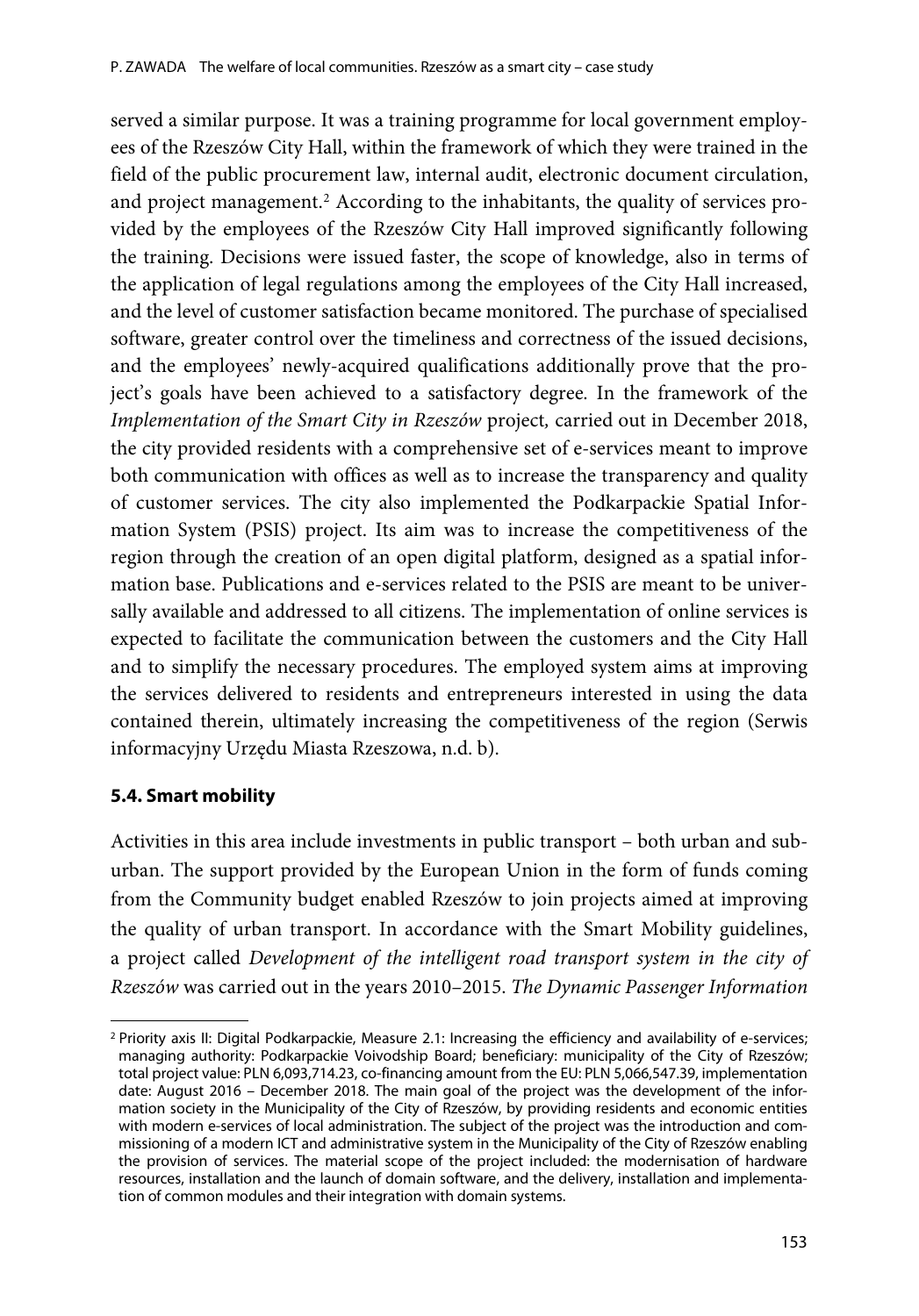*System* was also modernised – within its framework passenger information boards and e-kiosks were introduced, along with the e-Ticket system. Such undertakings increased the attractiveness of the public transport services, which led to the growth of the popularity of public transport. As a part of the *Dynamic Vehicle Weighing System*, the effectiveness of truck traffic supervision was increased and the conditions and safety of road traffic within the city improved, which led to the enhancement of the air quality in the city. Another interesting project, *Improving the functioning of public transport in the centre of Rzeszów by reducing transit traffic and introducing a paid parking zone,* was implemented in the years 2011–2015. Its aim was to improve the functioning of public transport. Transit traffic was directed to the city's ring road and a system of paid parking was implemented in the city. Since 2014, several transport projects have been completed in Rzeszów, including the *Development of the public transport system in Rzeszów* that created a unique 'Rzeszów Intelligent Transport System'. This system is the result of the development of such initiatives as e.g. the *Public Transport Management System* programme which enables the identification of vehicle locations, the monitoring of the number of transport passengers, as well as monitoring the service standards. Another undertaking is the *Passenger Information System (e-Info)*, which integrates extended systems, including the Teleinformatic Platform. *Expansion of the public transport system in Rzeszów*, planned to be carried out between 2015 and 2022, includes the introduction of a hybrid bus fleet, the reconstruction of bus bays, building bicycle paths, and the extension of the Parking Zone Service System. The third project, having the same purpose as the two above, is the *Integration of various forms of public transport in Rzeszów,* which is planned to be finalised in 2021, and its aim is to link public transport with individual transport, improve the mobility of people with disabilities, and to increase the energy efficiency of urban transport.

#### **5.5. Smart environment**

Particular care for the natural environment is demonstrated through the activities undertaken by local authorities in connection to the rational use of natural resources with the simultaneous attempts at minimising pollution and the optimisation of energy consumption, all of which affect the quality of life of the inhabitants. Rzeszów has over 1,000 ha of green areas, including city parks, on the revitalisation of which the city has spent in the recent years over PLN 10 million (Serwis informacyjny Urzędu Miasta Rzeszowa, n.d. g). Since 2008, the quality of water provided by the city network has been fit for consumption without the need of prior boiling. In 2017, the Rzeszów *Acoustic Map* was updated, which serves the purpose of better land-use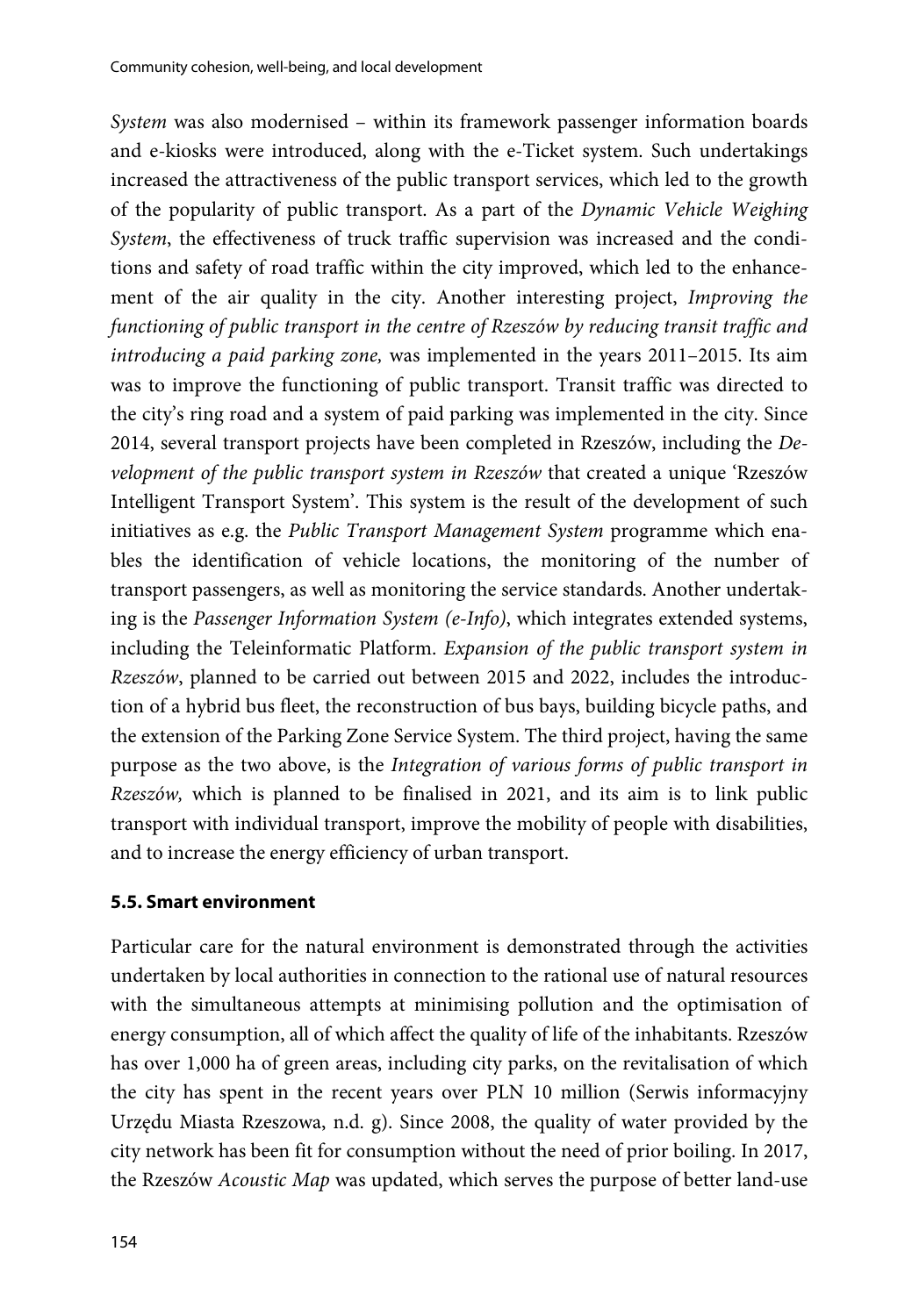planning, which, in turn, allows the identification of noisy areas and take actions aimed at reducing noise factors (Bohatkiewicz et al., 2017). The *Redevelopment of the Rzeszów district heating network* was a project completed in 2015, in the framework of which effective energy infrastructure was constructed in order to reduce greenhouse gas emissions in the urban area; the project was additionally supported by another programme called *Comprehensive energy efficiency improvement through thermal upgrading of municipal residential buildings in Rzeszów.* In consequence, the energy efficiency of buildings has been boosted, the heating-related costs have been reduced through rational energy consumption, and, in turn, the emissions of harmful gases has decreased. The next project called *Reorganisation of the water and sewage management in the city of Rzeszów by constructing a rainwater drainage system,* involves the reconstruction of the rainwater drainage system and the expansion of retention reservoirs. Last but not least, the *Increasing the share of energy from renewable sources in the ROF* (Rzeszów Functional Area – RFA) project, launched in 2017, is designed to increase the amount of energy generated from renewable sources (photovoltaic installations) located within the RFA.

#### **5.6. Smart living**

Quality of life tends to be reflected in the number of the available cultural facilities, the level of living conditions and the sense of security of the inhabitants, all improved through the activity aimed at supporting the local tourism and access to public services. There are nine public and private theatres in the city, which organise various festivals and exhibitions, engaging the local community. As part of the *Visit Rzeszów* project, in 2015 a bus service was introduced to offer free-of-charge rides around the city, available to both the local community and tourists (Serwis informacyjny Urzędu Miasta Rzeszowa, n.d. f). Rzeszów is perceived as an attractive tourist destination, visited by over 58,000 tourists in 2018. The city offers a wide range of cultural activities, several of which are part of the *Cultural Heritage Preservation Programme*. In the framework of the programme, in 2018 the city received financial support for cultural institutions in the RFA, enabling the range of its culture-connected services to be adapted to the needs and expectations of the inhabitants. The *Rzeszow Cellars* – *an interactive cultural institution* is another interesting project, which is meant not only to increase the attractiveness of the city's tourist offer, but also to develop tourist traffic and raise cultural awareness of the local community (Serwis informacyjny Urzędu Miasta Rzeszowa, n.d. c).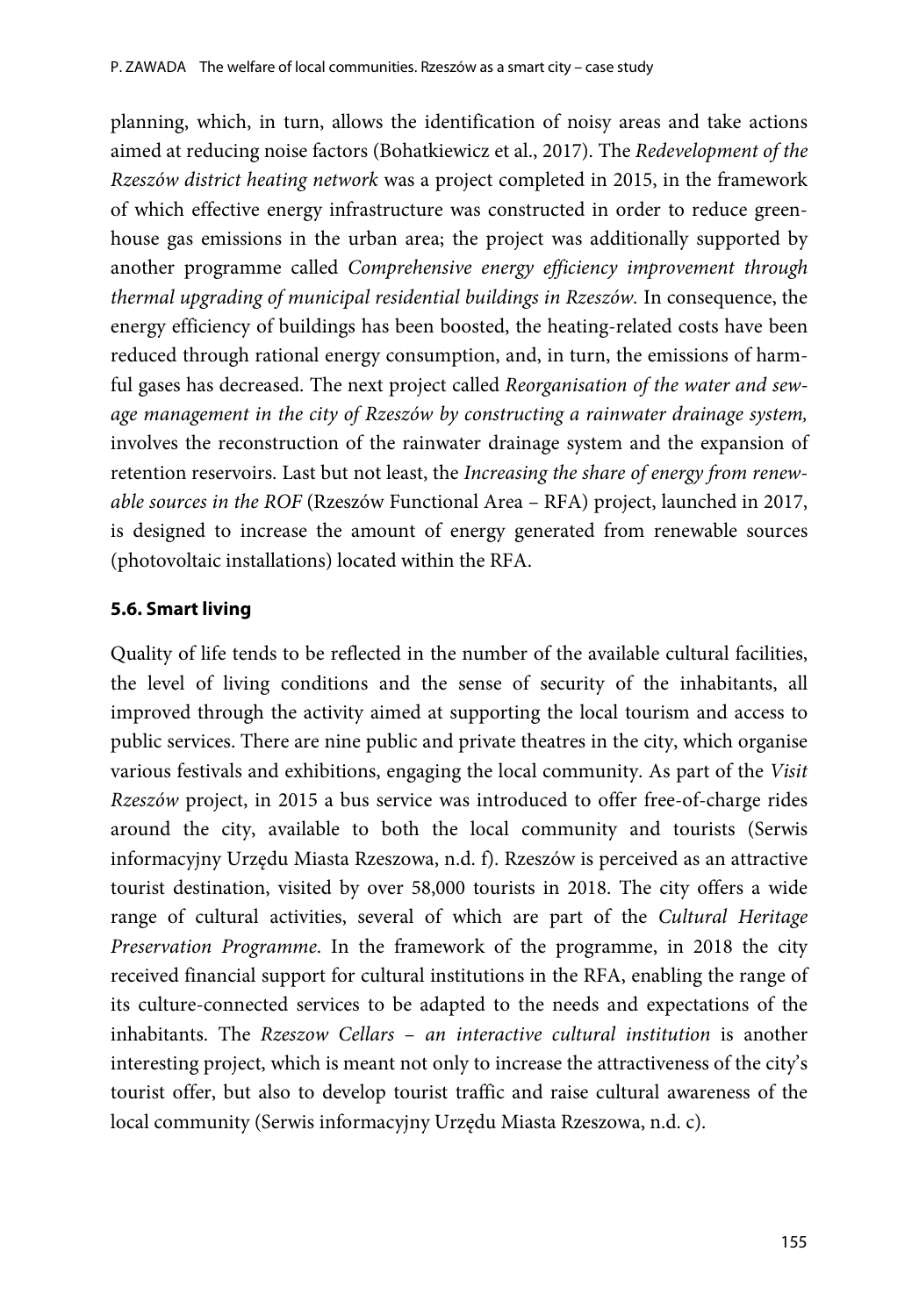## **6. Conclusions**

Urban development planning should be done in a way which fulfils the needs of the society to the greatest possible extent. Urban authorities have a variety of tools at their disposal to implement projects aiming to improve the quality of life of the citizens. Quality of life of local communities is determined by the level of the ensured safety, a user-friendly transport system, official services showing a high level of understanding the needs of the applicants, and finally, by the comfort of life. In order for the ongoing process of urbanisation to be successful, it must be based on the collaboration of the city authorities and the residents, which is the only method leading to the satisfaction of the residents' desires and expectations (involving the improvement of the quality of life and the condition of the natural environment). It is the smart city idea that guides the the Rzeszów authorities in their effort to improve the quality of life of the city's residents by means of the available technological and related solutions. The smart city concept also involves investments in areas which significantly improve the competitiveness of the spheres the city authorities are responsible for, thus influencing the implementation of all smart city elements, especially the smart economy. The city's openness to collaboration with the residents in the form of joint management (e.g. of the civic budget) has been recognised by international rankings, many of which placed Rzeszów in the top position among Polish cities. Rzeszów has been successful in the implementation of the smart city concept, not only in terms of the applied technological and organisational enhancements which increase the welfare of local communities, but, most importantly, in terms of developing a civil society.

### **References**

- Bohatkiewicz, J., Biernacki, S., & Hałucha, M. (2017). *Mapa akustyczna miasta Rzeszowa*. Kraków: EKKOM[. http://mapaakustyczna.erzeszow.pl/static/MA\\_Rzeszow\\_opis.pdf.](http://mapaakustyczna.erzeszow.pl/static/MA_Rzeszow_opis.pdf)
- Karwińska, A., & Brzosko-Sermak, A. (2014). *Dobrze funkcjonujące miasto. Koncepcje, cechy, perspektywy rozwoju*. Kraków: Wydawnictwo Uniwersytetu Ekonomicznego.
- Korolko, M. (2015). Inteligentne miasta jako przestrzeń otwartych innowacji. In D. Szymańska & M. Korolko (Eds.), *Inteligentne miasta – idea, koncepcje i wdrożenia* (pp. 87–111). Toruń: Wydawnictwo Naukowe Uniwersytetu Mikołaja Kopernika.
- PwC. (2015). *Rzeszów. Raport o polskich metropoliach*. [https://www.pwc.pl/pl/pdf/miasta/raport-o](https://www.pwc.pl/pl/pdf/miasta/raport-o-metropoliach-rzeszow-2015.pdf) [-metropoliach-rzeszow-2015.pdf.](https://www.pwc.pl/pl/pdf/miasta/raport-o-metropoliach-rzeszow-2015.pdf)
- Rzeszowski Budżet Obywatelski. (n.d.). *Uchwała nr LXXIV/1337/2014 rady miasta Rzeszowa*. Retrieved February 14, 2019, from [http://rbo.rzeszow.pl/uchwala-nr-lxxiv13372014-rady-miasta](http://rbo.rzeszow.pl/uchwala-nr-lxxiv13372014-rady-miasta-rzeszowa/) [-rzeszowa/.](http://rbo.rzeszow.pl/uchwala-nr-lxxiv13372014-rady-miasta-rzeszowa/)
- Rzeszów stolica innowacji. (n.d.)[. https://pl-pl.facebook.com/Rzeszow.stolica.innowacji/.](https://pl-pl.facebook.com/Rzeszow.stolica.innowacji/)